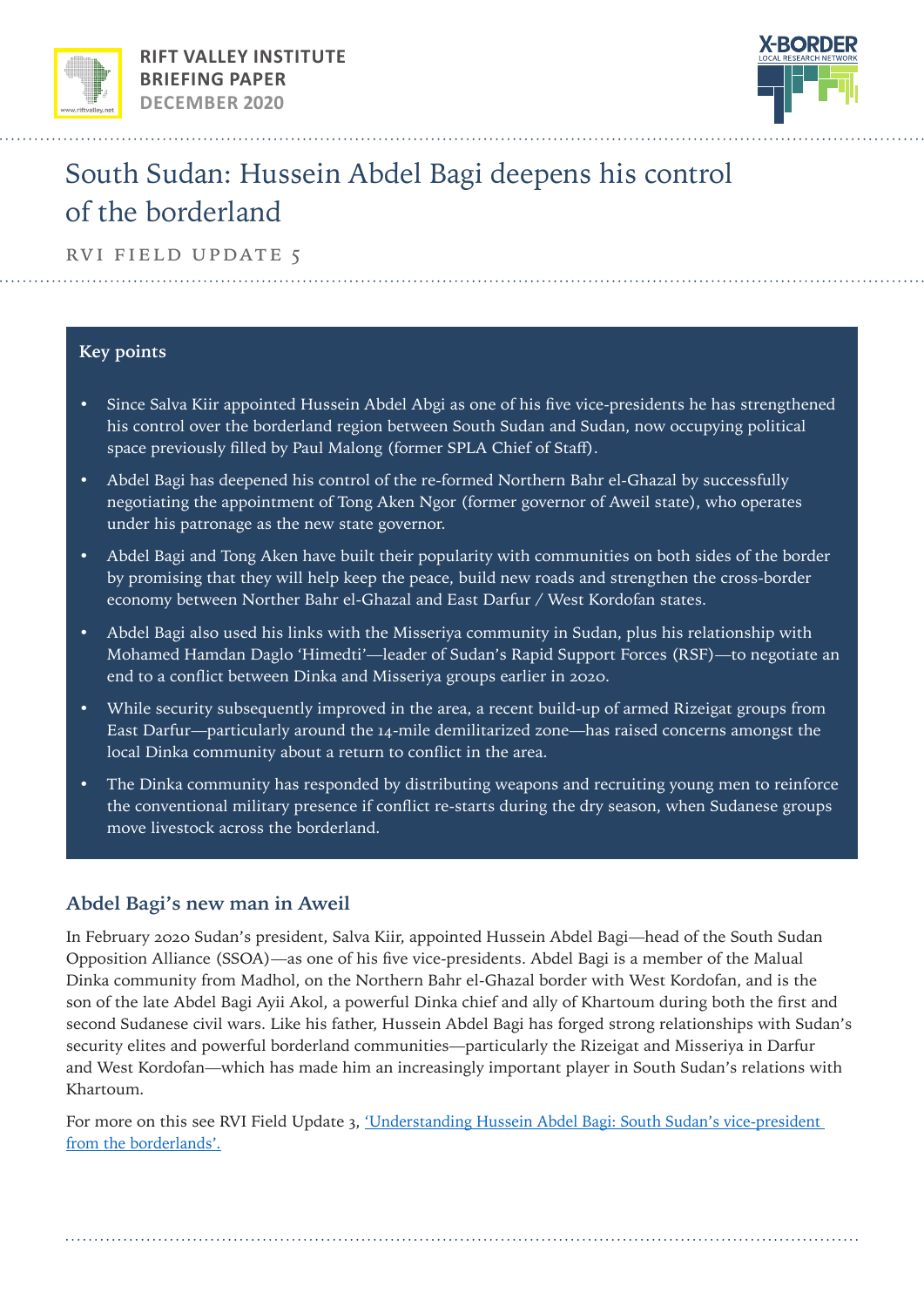

© **MAP***grax* 2019

Northern Bahr el-Ghazal borderlands

## **Abdel Bagi's new man in Aweil**

Abdel Bagi's elevation to vice-president has strengthened his position as a powerbroker in Northern Bahr el-Ghazal, working through a number of allies in important political and security roles. For example, Hussein played a key role in the selection of Tong Aken Ngor former governor of Aweil state—as the new governor of Northern Bahr el-Ghazal in June 2020, after South Sudan reverted to its ten state system.

Tong Aken is an example of a governor picked for his credentials as a cross-border operator, coupled with the political advantages his appointment gives to more powerful players under whose patronage he has prospered. Tong served as an intelligence officer for the Sudanese government in the 1980s and fought

the SPLA as part of Khartoum's counterinsurgency campaign against the rebel movement. This meant that Tong, and others, developed strong and enduring relationships with northern political and military elites, as well as with influential members of the neighbouring Sudanese Rizeigat and Misseriya tribes, who remain a key factor in cross-border security and trade. He also remained a member of the National Congress Party (NCP) until 2011 when South Sudan became independent and Tong joined the Sudan People's Liberation Movement (SPLM), which took power in Juba.

Tong's earlier appointment as governor of Aweil state (May 2019), under the former 32 state system replacing Jal Malith, an ex-South Sudan People's Defence Force (SSPDF) commander with little influence across the border—took place at a time when Juba was trying to strengthen its relations with Khartoum. In addition to this, Salva Kiir was seeking to put in place a governor with no significant support base with the SPLM or SSPDF, unlike his powerful predecessors, such as Paul Malong—governor of North Bahr el-Ghazal (2008–14) and Kiir's former SPLA Chief of Staff (2014–17)—who split from the president and started a shortlived rebellion in January 2018.

For more on this see RVI Field Update 2, ['Kiir consolidates power through border deal with Khartoum'.](https://riftvalley.net/index.php/publication/kiir-consolidates-power-through-border-deal-khartoum)

Tong's appointment was negotiated by Hussein—fast becoming a security lynchpin in the borderlands—with the different communities on both sides of the border. He was able to convince them that Tong would help keep the peace and encourage cross-border trade. As leader of the SSOA, on paper Hussein's involvement in Tong's appointment violated the R-ARCSS peace agreement, which stated that the governor should represent the SPLM in Northern Bahr el-Ghazal. However, the local Dinka, Rizeigat and Misseriya leaders across the border saw Tong as an acceptable appointment following a period of conflict in May 2020 between the Malual Dinka and Misseriya.

## **Peacebuilding across borders**

In March 2020, the South Sudan-Sudan border had been partly closed to slow the spread of COVID-19 in the region. This sparked a rise in illegal crossing and smuggling—a profitable endeavor for local political and security elites.

For more on this see RVI Field Update 4, ['Covid-19 in South Sudan's borderlands: a view from Northern Bahr](https://riftvalley.net/index.php/publication/covid-19-south-sudans-borderlands-view-northern-bahr-el-ghazal)  [el-Ghazal'.](https://riftvalley.net/index.php/publication/covid-19-south-sudans-borderlands-view-northern-bahr-el-ghazal)

**2** RIFT VALLEY INSTITUTE BRIEFING PAPER • DECEMBER 2020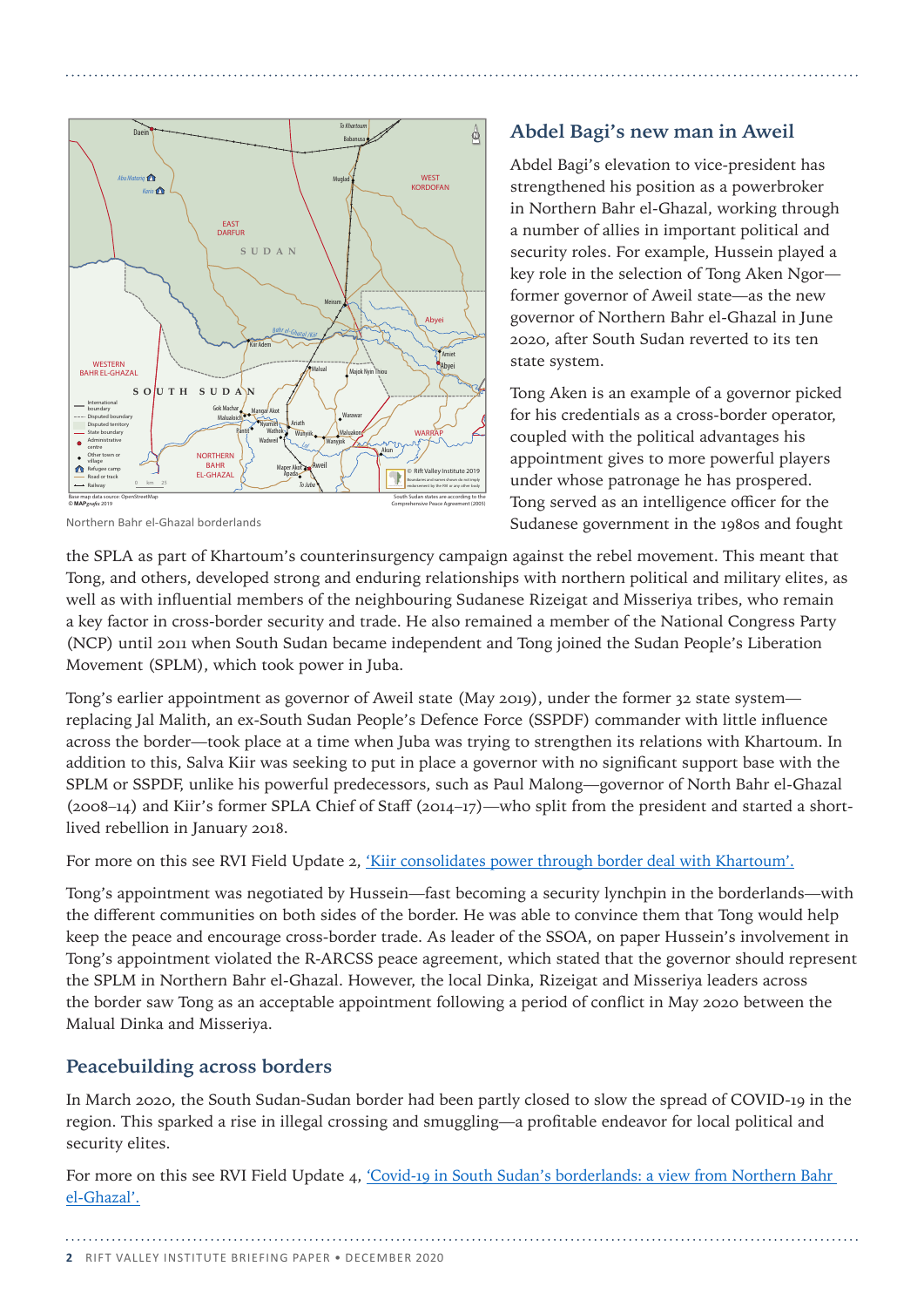In May, with COVID-19 cases remaining relatively low in South Sudan, border closure measures were relaxed, allowing people to cross for work and trade. However, the re-opening was followed by cross-border tensions ignited by the theft of Misseriya cattle by local Dinka SSPDF soldiers stationed at War-guet in Aweil East on the border with West Kordofan. This caused a series of clashes between SSPDF and the Misseriya and subsequent re-closing of the border.

Using the occasion of his father's funeral in late June 2020, Hussein Abdel Bagi brought together leaders from the SSPDF, Dinka chiefs and members of the peace committees, and the Misseriya community in Kordofan. The Abdel Bagi family has close connections with the Misseriya in Kordofan dating back to the 1950s when Hussein's father was the court clerk to Chief Deng Majok of Abyei. Abdel Bagi senior lived most of his life since the 1960s in Kordofan, first leading Malual Dinka militias against the Anya Nya rebels during the First Sudan Civil War (1955–72), and latterly against the SPLA in the Second Civil War (1983–2005). The Sudanese Misseriya and Rizeigat communities saw Abdel Bagi senior as a long-time defender and loyalist and his death brought the recently divided Dinka and Arab communities together in dialogue.

These post-funeral discussions helped to reduce tensions and agreements were made on compensation for lives and property that had been lost during fighting. Hussein also promised that he would appoint a governor to Northern Bahr el-Ghazal state—Tong Aken Ngor—who would satisfy Dinka and Misseriya communities; ensure that peace would prevail across the border; and repair the road linking Warawar (Northern Bahr el-Ghazal) to Meiram (West Kordofan).

Soon after Tong became governor in June, he began a tour of the state accompanied by Hussein, during which they made promises to reopen the borders and set out a programme of road building, which also included a new route linking Gok Machar (between Aweil and Kiir Adem on the border) and Daen in East Darfur. These promises were welcomed by the state's population, which depends on food and other commodities imported from Sudan. Work has now started on the Meiram road.

## **Buying and building peace**

The peace that was mediated between borderland communities in June and July has, so far, lasted. In November, at a celebration of the Juba Peace Agreement, which saw Sudanese rebel groups from Darfur and Blue Nile state agree to a peace deal with Khartoum, Hussein personally delivered a payment of SDP 38,000,000 (USD 690,000) to Mohamed Hamdan Daglo 'Himedti', the leader of Sudan's paramilitary Rapid Support Forces (RSF), and Hamad Abdelrahman Salih, the governor of Sudan's West Kordofan state. This served as compensation for the deaths of Sudanese Misseriya killed by Malual Dinka in the May and June clashes.

Hemedti, who is from the Rizeigat tribe on the border between Darfur and Chad, is an important player in cross-border dynamics, including influence (although not control) over the wider Rizeigat community extending into the Kordofans. Hussein has also retained influence in Kordofan through his family's history and continued ownership of a number of businesses and large areas of land, including the old military training camp near Meiram that his father founded in the 1960s. His forces—mainly young Dinka men conscripted on the road north—are now being trained at the cantonment site at Pan-tit as part of the peace agreement. They are under the direct command of Huessein's younger brother Nuradin (Garang) Abdel Bagi.

While the road from Aweil to Meram via Majok Nyin Thiou remains closed as repairs take place, tensions in the area are much reduced and people are able to use an alternative route, via Amiet, which passes through Abyei to Meiram. This has enabled migration to Khartoum to restart, which is a vital pathway for young men and women from Northern Bahr el-Ghazal seeking work and education. Hussein, who remains the real power in the state, has promised to inaugurate the repaired road in-person with the added presence of Himedti, ostentatiously cementing the spirit of cooperation between borderland communities.

SOUTH SUDAN: HUSSEIN ABDEL BAGI DEEPENS HIS CONTROL OF THE BORDERLAND **3**